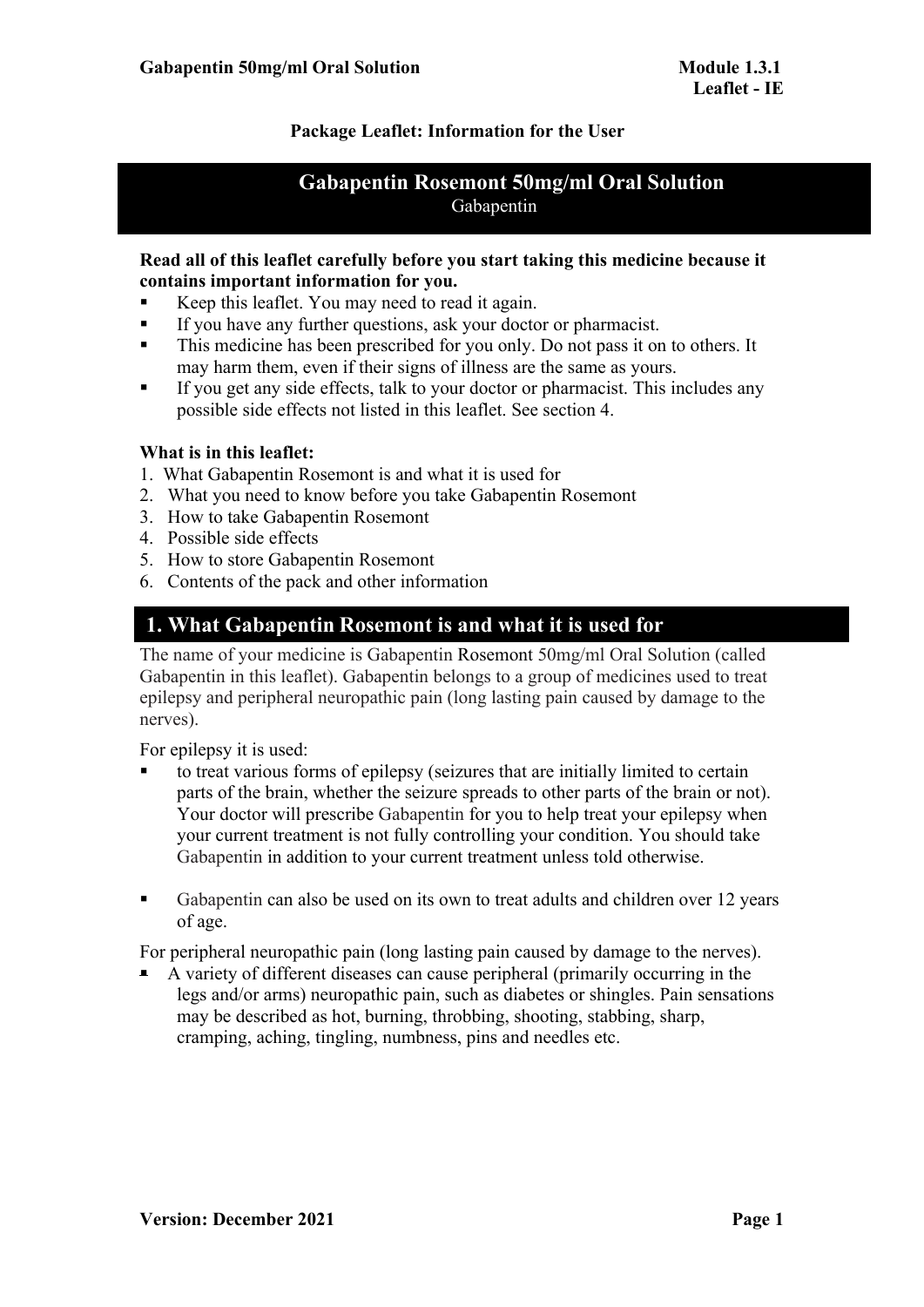# **2. What you need to know before you take Gabapentin Rosemont**

# **Do not take this medicine if:**

 you are allergic (hypersensitive) to gabapentin or any of the other ingredients (listed in Section 6). An allergic reaction can include a rash, itching or shortness of breath.

## **Warnings and precautions**

Talk to your doctor or pharmacist before taking Gabapentin:

- if you suffer from kidney problems your doctor may prescribe a different dosing schedule
- **i** if you are on haemodialysis (to remove waste products because of kidney failure), tell your doctor if you develop muscle pain and/or weakness
- if you develop signs such as persistent stomach pain, feeling sick and being sick contact your doctor immediately as these may be symptoms of acute pancreatitis (an inflamed pancreas)
- if you have nervous system disorders, respiratory disorders, or you are more than 65 years old, your doctor may prescribe you a different dosing regimen.

Cases of abuse and dependence have been reported for gabapentin from the postmarketing experience. Talk to your doctor if you have a history of abuse or dependence.

A small number of people taking epilepsy medicines like Gabapentin have had thoughts of harming or killing themselves. If at any time you have these thoughts, talk to your doctor straight away.

If any of the above apply to you (or you are not sure), talk to your doctor or pharmacist before taking Gabapentin.

## **Important Information about potentially serious reactions**

A small number of people taking Gabapentin get an allergic reaction or potentially serious skin reaction, which may develop into more serious problems if they are not treated. You need to know these symptoms to look out for while you are taking Gabapentin.

## **Read the description of these symptoms in section 4 of this leaflet under**

'Contact your doctor immediately if you experience any of the following symptoms after taking this medicine as they can be serious'.

Muscle weakness, tenderness or pain and particularly, if at the same time, you feel unwell or have a high temperature it may be caused by an abnormal muscle breakdown which can be life-threatening and lead to kidney problems. You may also experience discoloration of your urine, and a change in blood test results (notably blood creatine phosphokinase increased). If you experience any of these signs or symptoms, please contact your doctor immediately.

# **Other medicines and Gabapentin**

Please tell your doctor or pharmacist if you are taking or have recently taken any other medicines. In particular, tell your doctor (or pharmacist) if you are taking or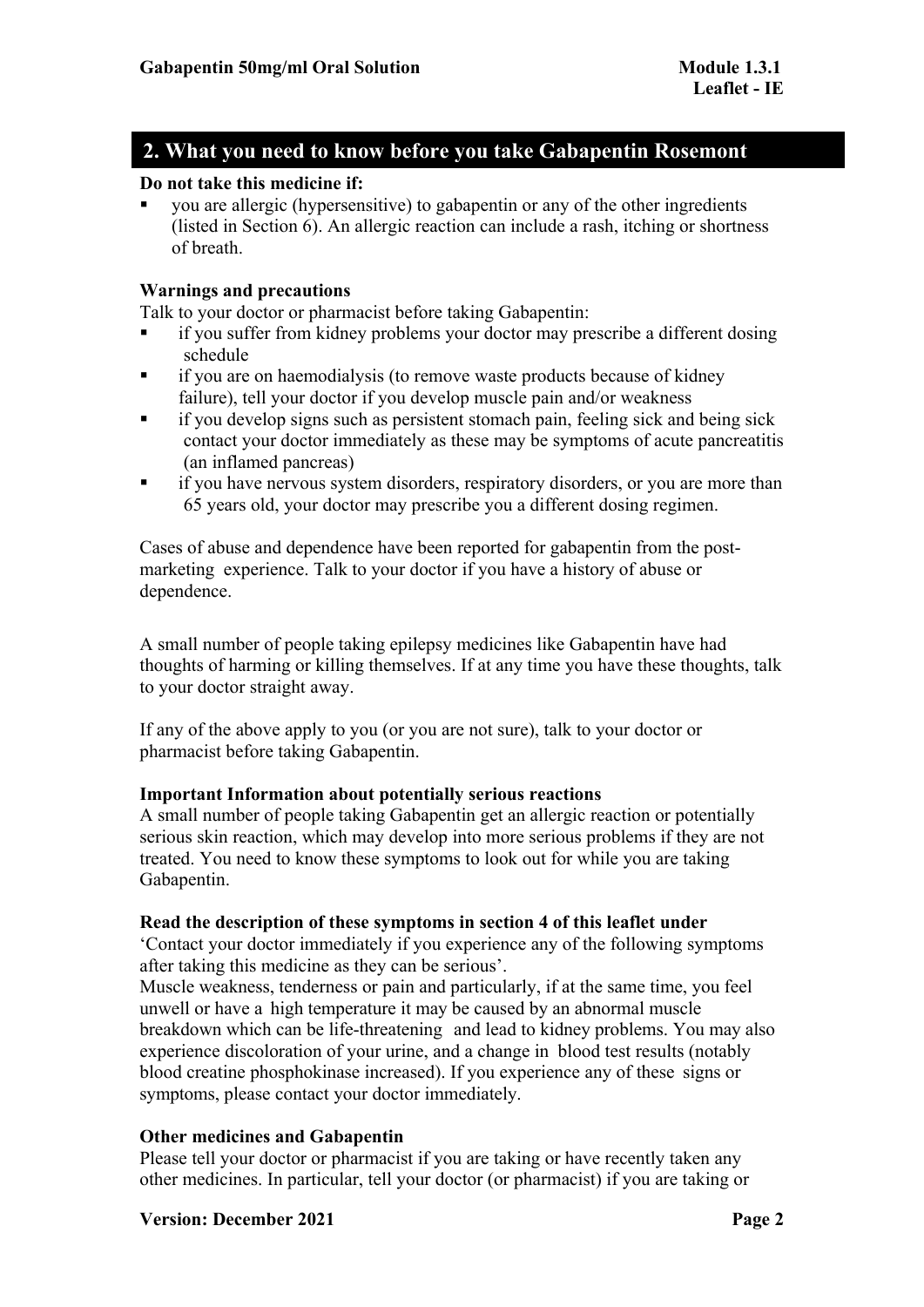have been recently taking any medicines for convulsions, sleeping disorders, depression, anxiety, or any other neurological or psychiatric problems. This includes medicines obtained without a prescription, including herbal medicines. This is because Gabapentin can affect the way some other medicines work. Also some other medicines can affect the way Gabapentin works.

## **Medicines containing opioids such as morphine**

In particular tell your doctor or pharmacist if you are taking medicines containing opioids (such as morphine), used for pain. This is because morphine may increase the effect of Gabapentin. In addition, combination of Gabapentin with opioids may cause symptoms like sleepiness and/or decrease in breathing.

## **Antacids for indigestion**

If Gabapentin and antacids containing aluminium and magnesium are taken at the same time, absorption of Gabapentin from the stomach may be reduced. It is therefore recommended that Gabapentin is taken at the earliest two hours after taking an antacid.

Gabapentin does not normally affect other medicines for epilepsy or the oral contraceptive pill.

Gabapentin may interfere with some laboratory tests, if you require a urine test tell your doctor or hospital that you are taking Gabapentin.

# **Gabapentin with food and drink**

Gabapentin can be taken with or without food.

# **Pregnancy, breast-feeding and fertility**

If you are pregnant or breast-feeding, think you may be pregnant or are planning to have a baby, ask your doctor or pharmacist for advice before taking this medicine.

## **Pregnancy**

Gabapentin should not be taken during pregnancy, unless you are told otherwise by your doctor. Effective contraception must be used by women of child-bearing potential.

There have been no studies specifically looking at the use of gabapentin in pregnant women, but other medications used to treat seizures have reported an increased risk of harm to the developing baby, particularly when more than one seizure medication is taken at the same time. Therefore, whenever possible, you should try to take only one seizure medication during pregnancy and only under the advice of your doctor.

Contact your doctor immediately if you become pregnant, think you might be pregnant or are planning to become pregnant while taking Gabapentin. Do not suddenly discontinue taking this medicine as this may lead to a breakthrough seizure, which could have serious consequences for you and your baby.

## **Breast-feeding**

Gabapentin is passed on through human milk.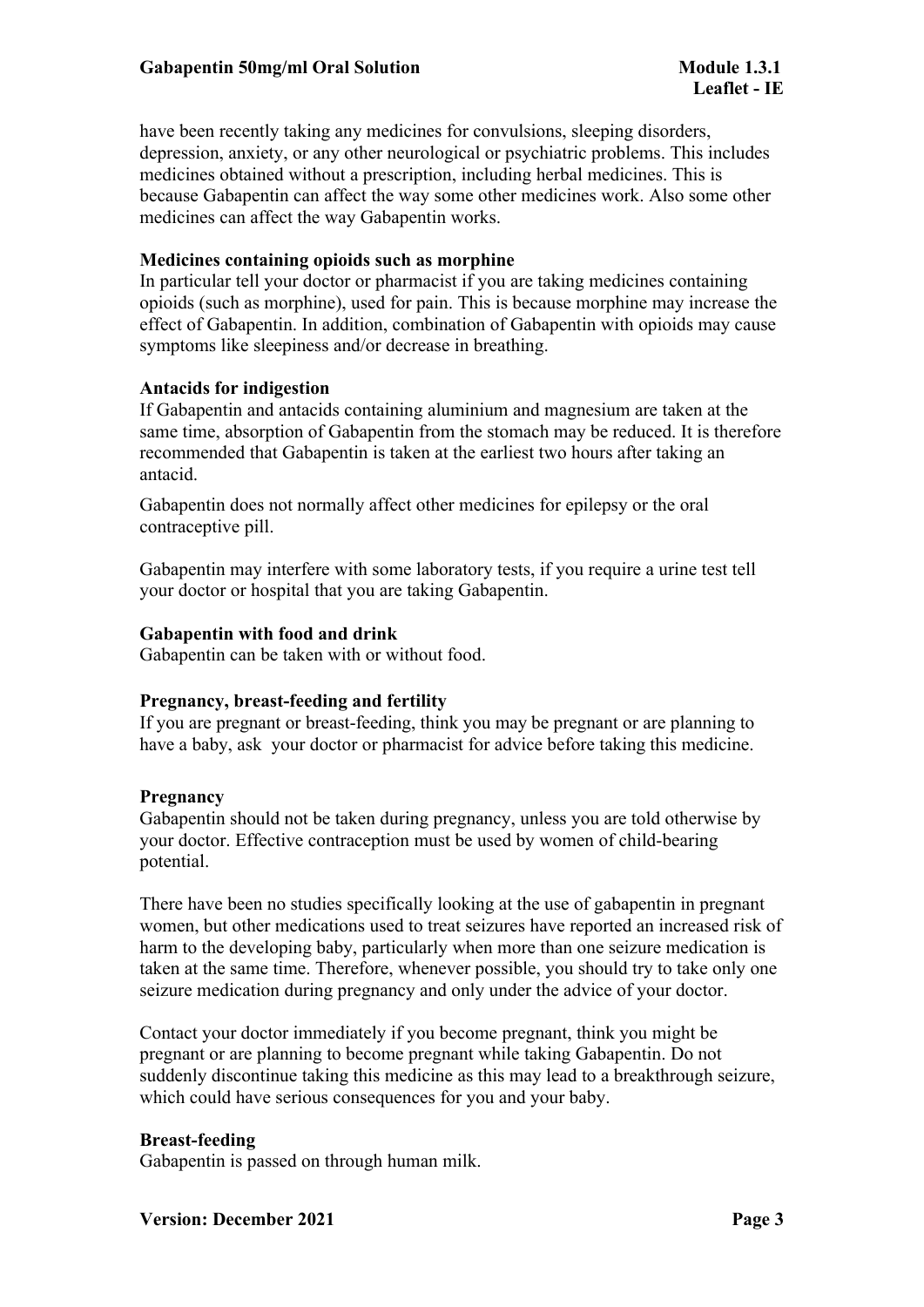Because the effect on the baby is unknown, it is not recommended to breast-feed while using Gabapentin.

## **Fertility**

There is no effect on fertility in animal studies.

Ask your doctor or pharmacist for advice before taking any medicine.

## **Driving and using machines**

Gabapentin may produce dizziness, drowsiness and tiredness. You should not drive, operate complex machinery or take part in other potentially hazardous activities until you know whether this medication affects your ability to perform these activities.

**Gabapentin Rosemont contains** methyl and ethyl parahydroxybenzoates, potassium, sodium and propylene glycol:

- methyl and ethyl parahydroxybenzoates these may cause an allergic reaction which may happen some time after starting the medicine
- potassium (3.8mg in a 1ml dose) if you have kidney problems or are on a low potassium diet, you need to take this into account
- sodium (0.72mg in 1ml dose) (main component of cooking/table salt) this is equivalent to 0.04% of the recommended maximum daily dietary intake of sodium for an adult. If you are on a low sodium diet, you need to take this into account
- propylene glycol (35mg in a 1ml dose) if you are pregnant, breast-feeding or suffer from a liver or kidney disease, do not take this medicine unless recommended by your doctor. Your doctor may carry out extra checks while you are taking this medicine. If your child is less than 5 years old, talk to your doctor or pharmacist before giving them this medicine, in particular if they use other medicines that contain propylene glycol or alcohol.

# **3. How to take Gabapentin Rosemont**

Always take this medicine exactly as your doctor has told you. You should check with your doctor or pharmacist if you are not sure.

Gabapentin Rosemont Oral Solution contains 50mg of gabapentin in each 1ml. Your doctor will determine what dose is appropriate for you.

If you have the impression that the effect of Gabapentin is too strong or too weak, talk to your doctor or pharmacist as soon as possible.

If you are an elderly patient (over 65 years of age), you should take the normal dose of Gabapentin unless you have problems with your kidneys. Your doctor may prescribe a different dosing schedule and/or dose if you have problems with your kidneys.

Continue taking Gabapentin until your doctor tells you to stop.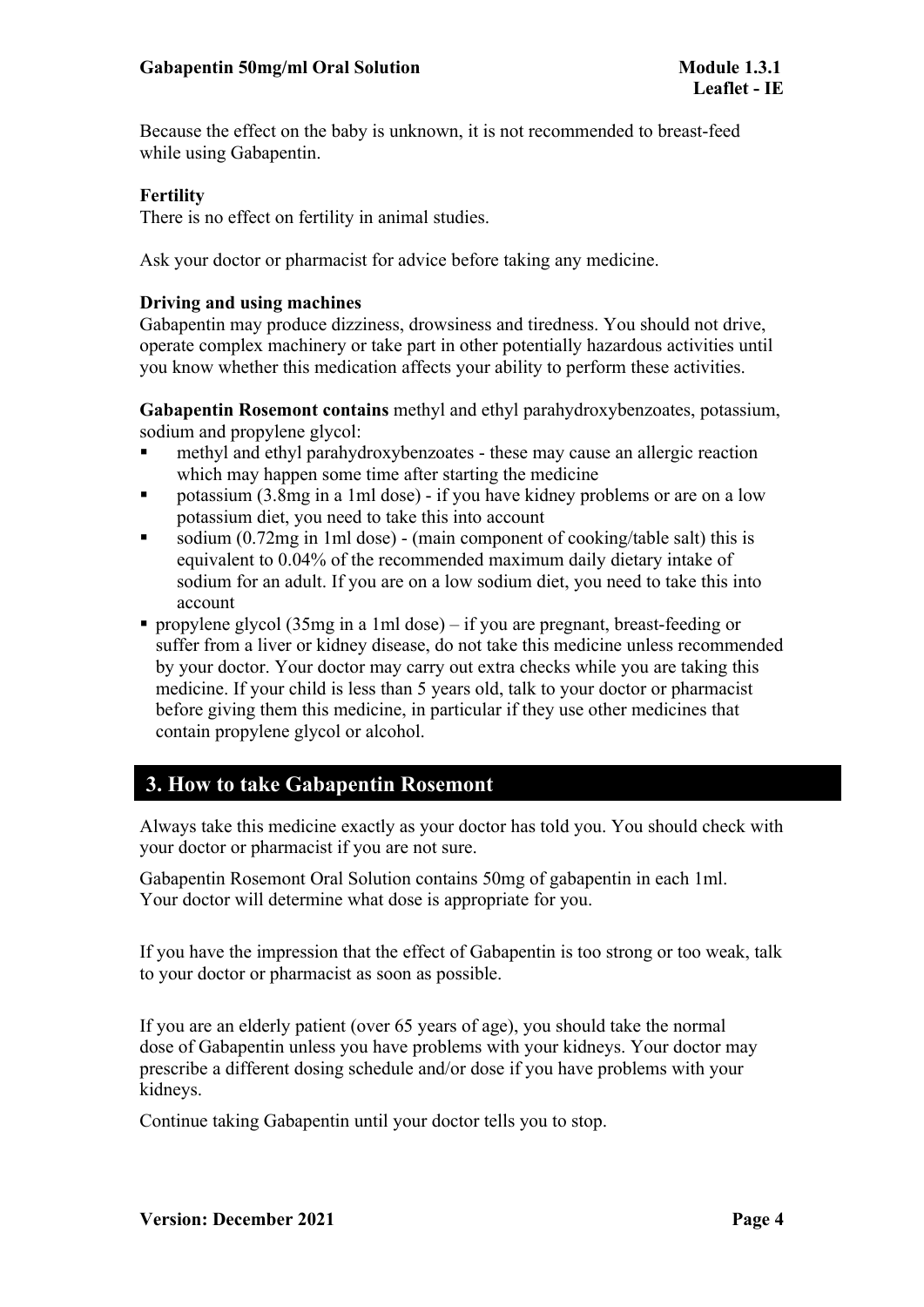# **Method and route of administration**

Gabapentin is for oral use.

# **Measuring your dose using the oral syringe provided**

Your pack contains a plastic oral syringe to measure the right amount of liquid prescribed for you. The numbers up the side show how many millilitres (mls) of liquid you have inside the syringe.

- 1. Open the bottle: press the cap and turn it anticlockwise (figure 1).
- 2. Insert the syringe adaptor into the bottle neck (figure 2).
- 3. Take the syringe and put it in the adaptor opening (figure 2).
- 4. Turn the bottle upside down (figure 3).
- 5. Fill the syringe with a small amount of solution by pulling the piston down (figure 4A). Then push the piston upward in order to remove any possible bubbles (figure 4B). Finally, pull the piston down to the graduation mark corresponding to the quantity in millilitres (ml) prescribed by your doctor (figure 4C).
- 6. Turn the bottle the right way up.
- 7. Remove the syringe from the adaptor. Put the end of the syringe into your mouth and push the piston slowly back in to take the medicine.
- 8. Wash the syringe with water and let it dry before you use it again.
- 9. Close the bottle with the plastic screw cap.

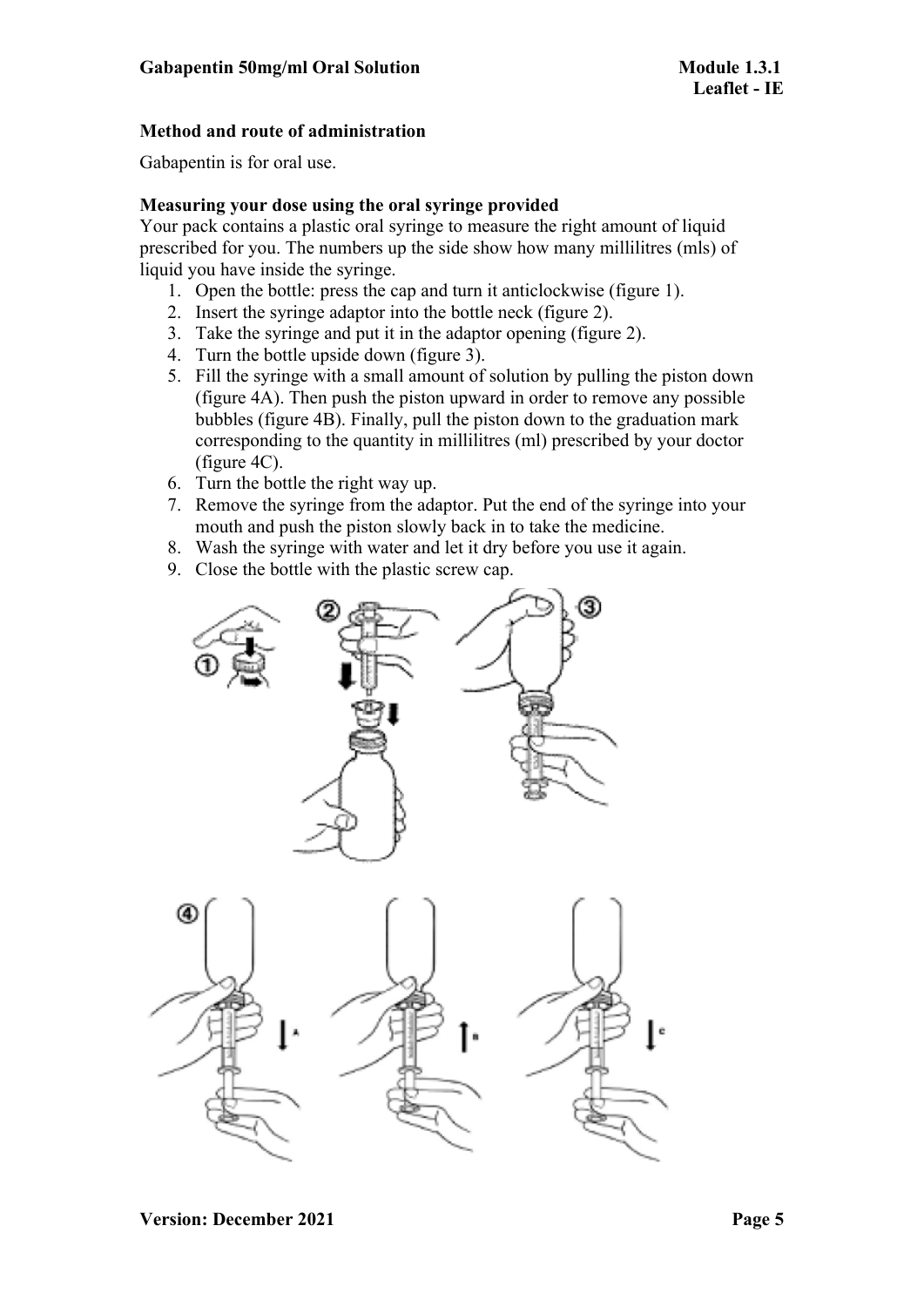This medicine can also be administered via nasogastric (NG) or percutaneous endoscopic gastrostomy (PEG) tubes only. There is further information in the SmPC, ask your doctor, pharmacist or nurse for this information.

# **Taking this medicine via NG or PEG tubes**

The minimum volume of water that is required to flush tube sizes 8 Fr and below is 5mL and for tube sizes 10 Fr and above it is 10mL.

- 1. Ensure the tube is clear before taking the medicine.
- 2. Flush the tube with the minimum volume of water required.
- 3. Administer the medicine into the tube with a suitable measuring device. The syringe included in the pack is only for patients who are able to swallow the medicine. HCPs administering this product to patients via a NG or PEG tube must use another suitable device
- 4. Flush the tube again with the minimum volume of water.

For use with silicone, PVC and polyurethane NG or PEG tubes **only**.

# **For epilepsy:**

# **Adults and young people over 12 years old**

- The usual starting dose is between 300mg and 900mg a day (6 to 18ml).
- This will be increased gradually by your doctor.
- The maximum dose is  $3,600$  mg a day (72ml).
- Take the medicine in three separate doses: once in the morning, once in the afternoon and once in the evening.

## **Children aged 6 years old and above**

- The doctor will decide the dose, depending on your child's weight.
- The treatment is started with a low starting dose which is gradually increased over about three days.
- The usual dose is 25 to 35mg for each kilogram of body weight a day.
- It is usually given in three separate doses: once in the morning, once in the afternoon and once in the evening.

# **Gabapentin is not recommended for use in children under 6 years old.**

## **For peripheral neuropathic pain:**

## **Adults**

- The usual starting dose is between 300mg and 900mg a day (6 to 18ml).
- This will be increased gradually by your doctor.
- The maximum dose is 3,600mg a day (72ml).
- Take the medicine in three separate doses: once in the morning, once in the afternoon and once in the evening.

## **If you have kidney problems or are receiving haemodialysis**

Your doctor may prescribe a different dosing schedule and/or dose if you have problems with your kidneys or are undergoing haemodialysis.

If you feel that the effect of Gabapentin is too strong or too weak, talk to your doctor or pharmacist as soon as possible.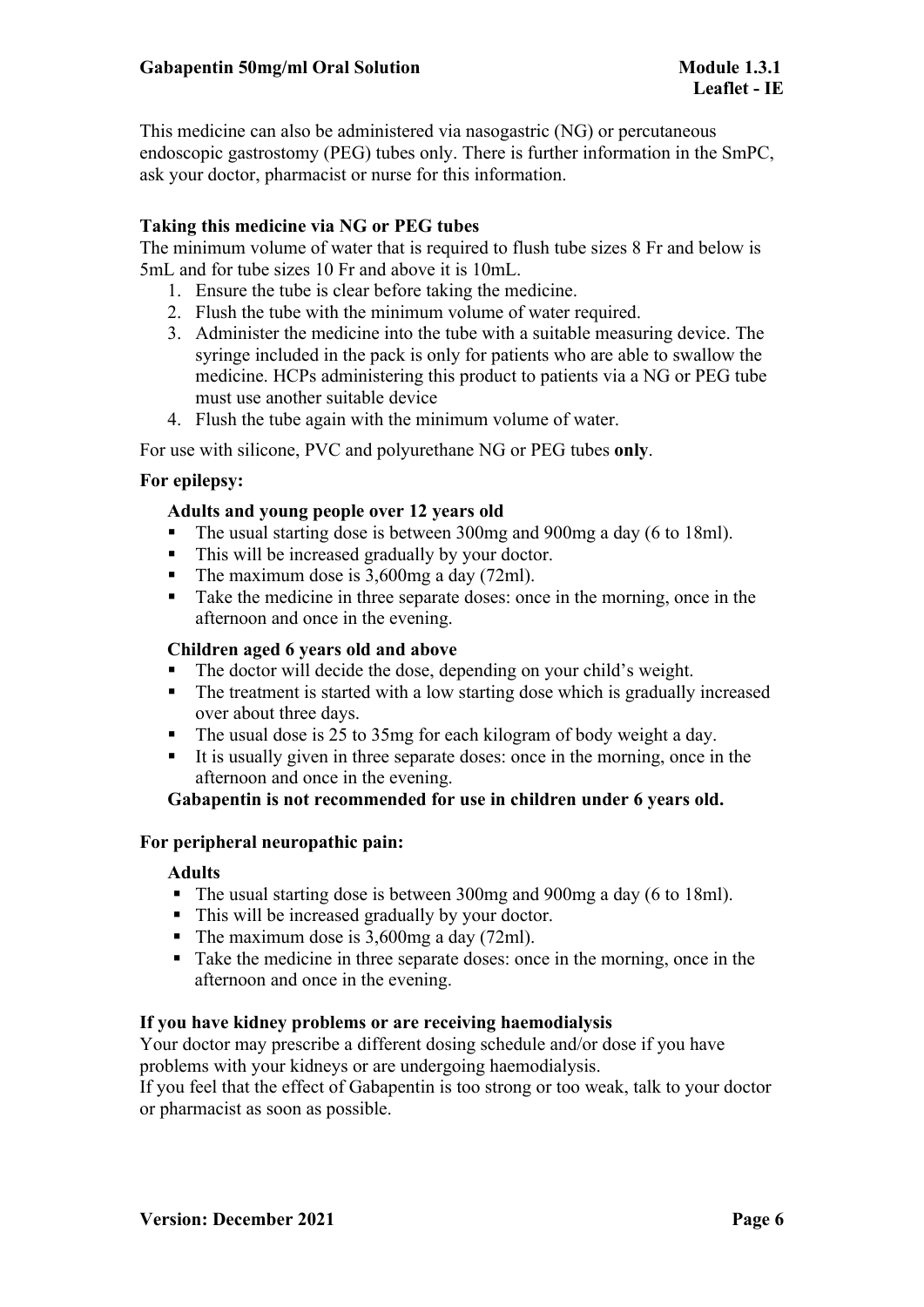# **If you take more Gabapentin than you should**

- Higher than recommended doses may result in an increase in side effects including loss of consciousness, dizziness, double vision, slurred speech, drowsiness and diarrhoea.
- Call your doctor or go to the nearest hospital emergency unit immediately if you take more Gabapentin than you should. Take the medicine pack with you.

# **If you forget to take Gabapentin**

- If you forget a dose, take it as soon as you remember. However, if it is nearly time for the next dose, skip the missed dose.
- Do not take a double dose to make up for a forgotten dose.

# **If you stop taking Gabapentin**

- Do not stop taking Gabapentin unless your doctor tells you to.
- If your treatment needs to be stopped, it should be done gradually over a minimum of a week.
- If you stop taking Gabapentin suddenly or before your doctor tells you, there is an increased risk of seizures.

If you have any further questions on the use of this medicine, ask your doctor or pharmacist.

# **4. Possible side effects**

Like all medicines, Gabapentin can cause side effects, although not everybody gets them. The following side effects may happen with this medicine:

# **Contact your doctor immediately if you experience any of the following symptoms after taking this medicine as they can be serious:**

## **Common side-effects (affects less than 1 in 10 people):**

- convulsions/fits
- pneumonia, respiratory infections
- breathing problems, which if severe you may need emergency and intensive care to continue breathing normally.

# **Rare (may affect up to 1 in 1,000 people):**

• loss of consciousness.

## **Not known (frequency cannot be estimated from the available data):**

- Gabapentin may cause a "serious, potentially life-threatening allergic reaction (anaphylaxis) including difficulty breathing, swelling of the lips, throat and tongue, and hypotension requiring emergency treatment". You may or may not have a rash when you get this type of reaction. It may cause you to be hospitalized or to stop Gabapentin.
- **Persistent stomach pain, feeling sick and being sick as these may be symptoms of** acute pancreatitis (an inflamed pancreas)
- skin rash, hives, fever, swollen glands that do not go away, swelling of your lip and tongue

## **Version: December 2021 Page 7**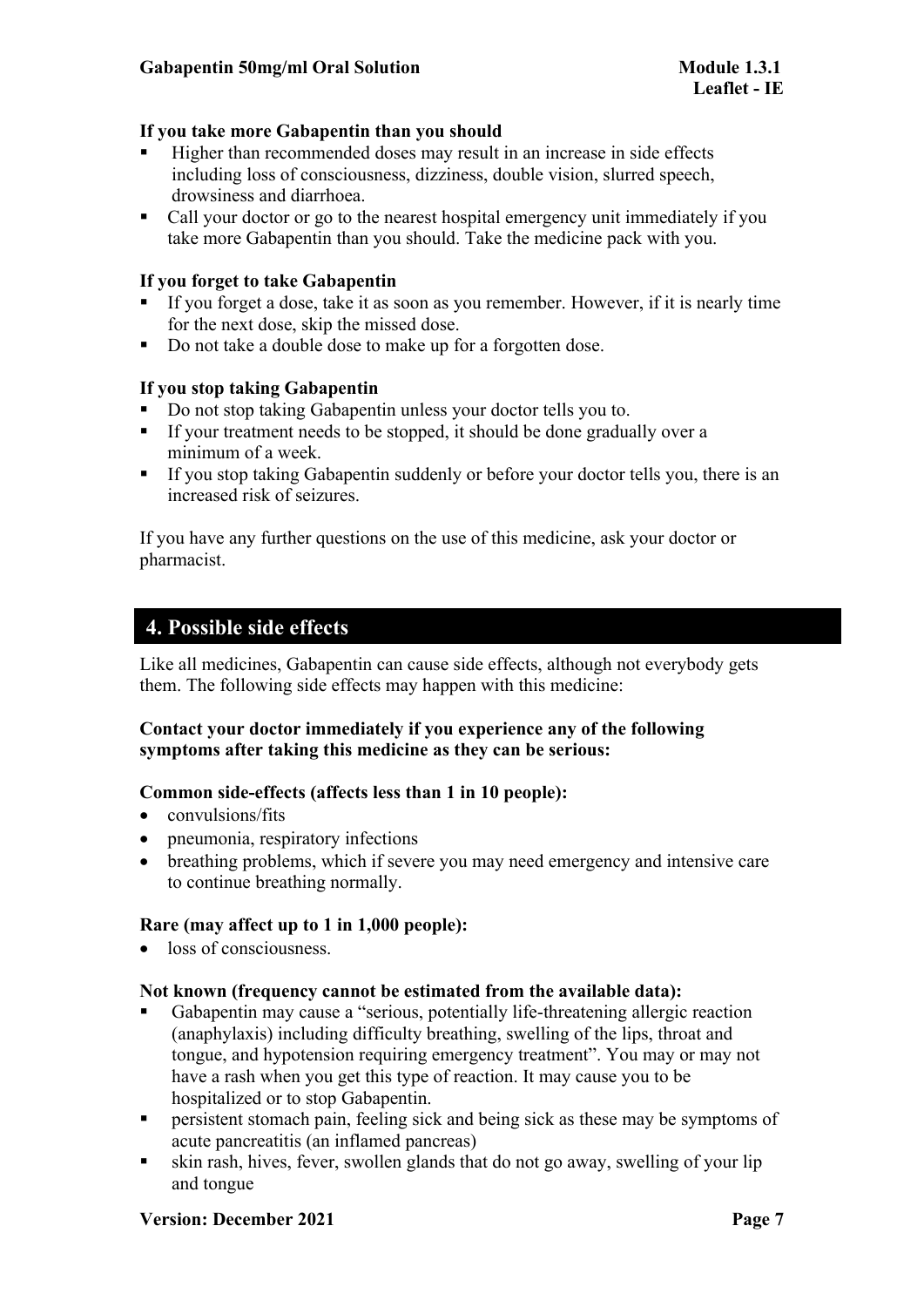## **Gabapentin 50mg/ml** Oral Solution **Module 1.3.1**

- $\blacksquare$  vellowing of your skin or the whites of the eyes
- unusual bruising or bleeding, severe fatigue or weakness
- **unexpected muscle pain**
- signs of frequent infections such as fever, flu like symptoms and sore throat
- $\blacksquare$  ringing in the ears
- **•** problems with abnormal movements such as writhing, jerking movements and stiffness.

These symptoms may be the first signs of a serious reaction. A doctor should examine you to decide if you should continue taking Gabapentin.

If you are on haemodialysis, tell your doctor if you develop muscle pain and/or weakness

Other side effects include:

## **Very common side-effects (affects more than 1 in 10 people):**

- viral infection
- feeling drowsy, dizziness, lack of coordination
- **feeling tired, fever.**

#### **Common side-effects (affects less than 1 in 10 people):**

- urinary tract infections, inflammation of the ear or other infections
- low white blood cell counts
- **a** anorexia, increased appetite
- anger towards others, confusion, mood changes, depression, anxiety, nervousness, difficulty with thinking
- **Fall in the increments, difficulty speaking, loss of memory, tremor, difficulty** sleeping, headache, sensitive skin, decreased sensation (numbness), difficulty with coordination, unusual eve movement, increased, decreased or absent reflexes
- blurred vision, double vision
- vertigo
- high blood pressure, flushing or dilation of your blood vessels
- difficulty breathing, bronchitis, sore throat, cough, dry nose
- vomiting (being sick), nausea (feeling sick), problems with teeth, inflamed gums, diarrhoea, stomach pain, indigestion, constipation, dry mouth or throat, flatulence
- joint pain, muscle pain, back pain, twitching
- facial swelling, bruises, rash, itch, acne
- difficulty with erection (impotence)
- swelling in your legs and arms, difficulty with walking, weakness, pain, feeling unwell, flu-like symptoms
- decrease in your white blood cells*,* increase in weight
- accidental injury, fracture, abrasion.

Additionally in clinical studies in children, aggressive behaviour and jerky movements were reported commonly.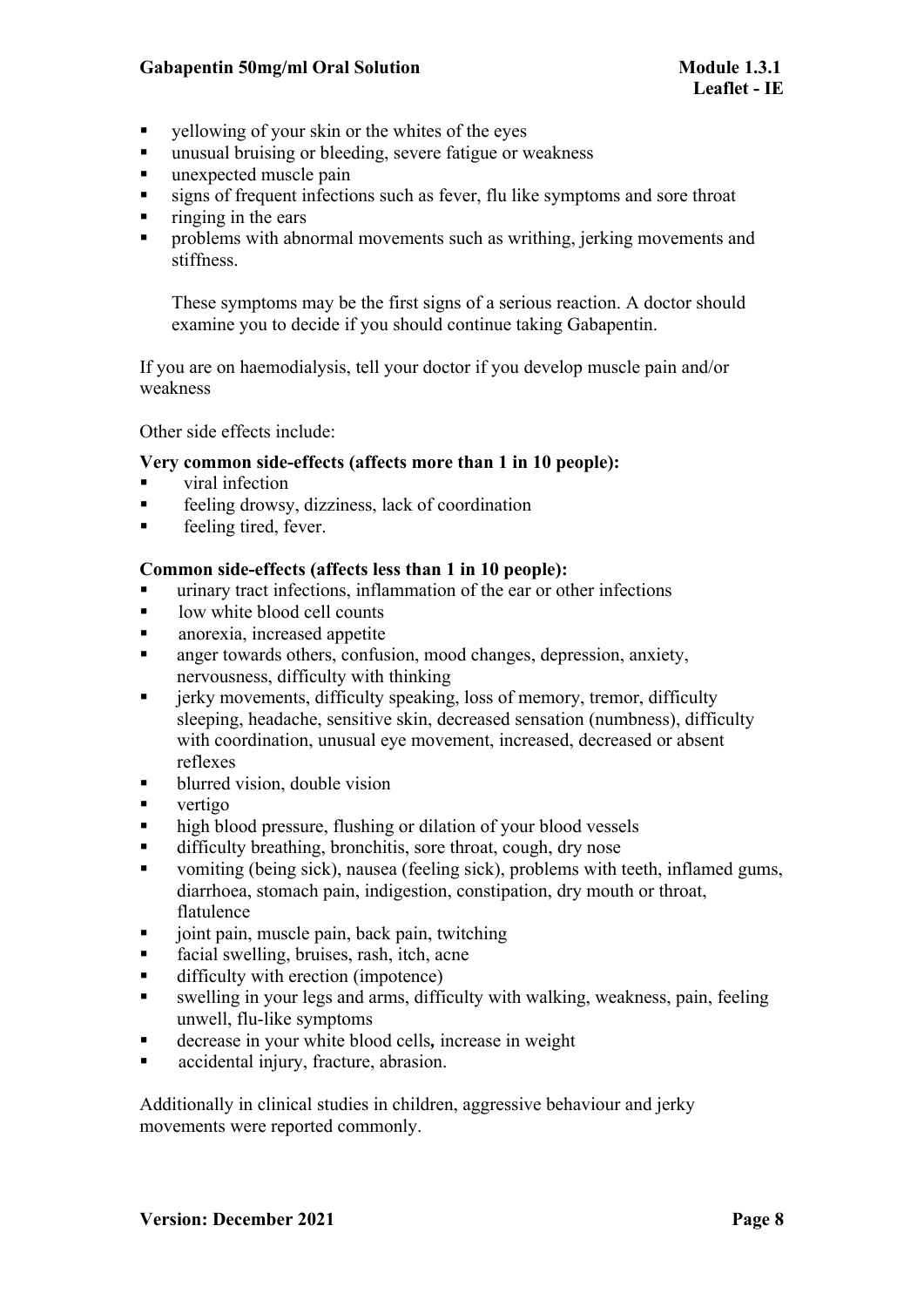# **Uncommon side effects (affects less than 1 in 100 people):**

- allergic reactions such as hives
- decreased movement
- racing heartbeat
- swelling that may involve the face, trunk and limbs
- abnormal blood test results suggesting problems with the liver
- **n** mental impairment
- $\blacksquare$  fall
- increase in blood glucose levels (most often observed in patients with diabetes)
- **a** agitation (a state of chronic restlessness and unintentional and purposeless motions
- **difficulty swallowing.**

## **Rare (may affect up to 1 in 1,000 people):**

- decrease in blood glucose levels (most often observed in patients with diabetes)
- trouble breathing, shallow breaths (respiratory depression).

# **Not known (frequency cannot be estimated from the available data):**

- decreased platelets (blood clotting cells)
- **hallucinations**
- a group of side effects that could include swollen lymph nodes (isolated small raised lumps under the skin), fever, rash and inflammation of your liver occurring together
- **inflammation of the liver**
- acute kidney failure, incontinence
- **Example 2** increased breast tissue, breast enlargement
- adverse events following the abrupt discontinuation of gabapentin (anxiety, difficulty sleeping, feeling sick, pain, sweating), chest pain
- **blood glucose fluctuations in patients with diabetes**
- change in blood test results (creatine phosphokinase increased)
- **Problems** with sexual functioning including inability to achieve a sexual climax, delayed ejaculation
- low blood sodium level.

# **If any of the side effects gets serious, or if you notice any side effects not listed in this leaflet, please tell your doctor or pharmacist.**

## **Reporting of side effects**

If you get any side effects, talk to your doctor or pharmacist. This includes any possible side effects not listed in this leaflet. You can also report side effects directly (see details below). By reporting side effects you can help provide more information on the safety of this medicine.

# **Ireland**

HPRA Pharmacovigilance Earlsfort Terrace IRL - Dublin 2 Tel: +353 1 6764971 Fax: +353 1 6762517 Website: www.hpra.ie

**Version: December 2021 Page 9**